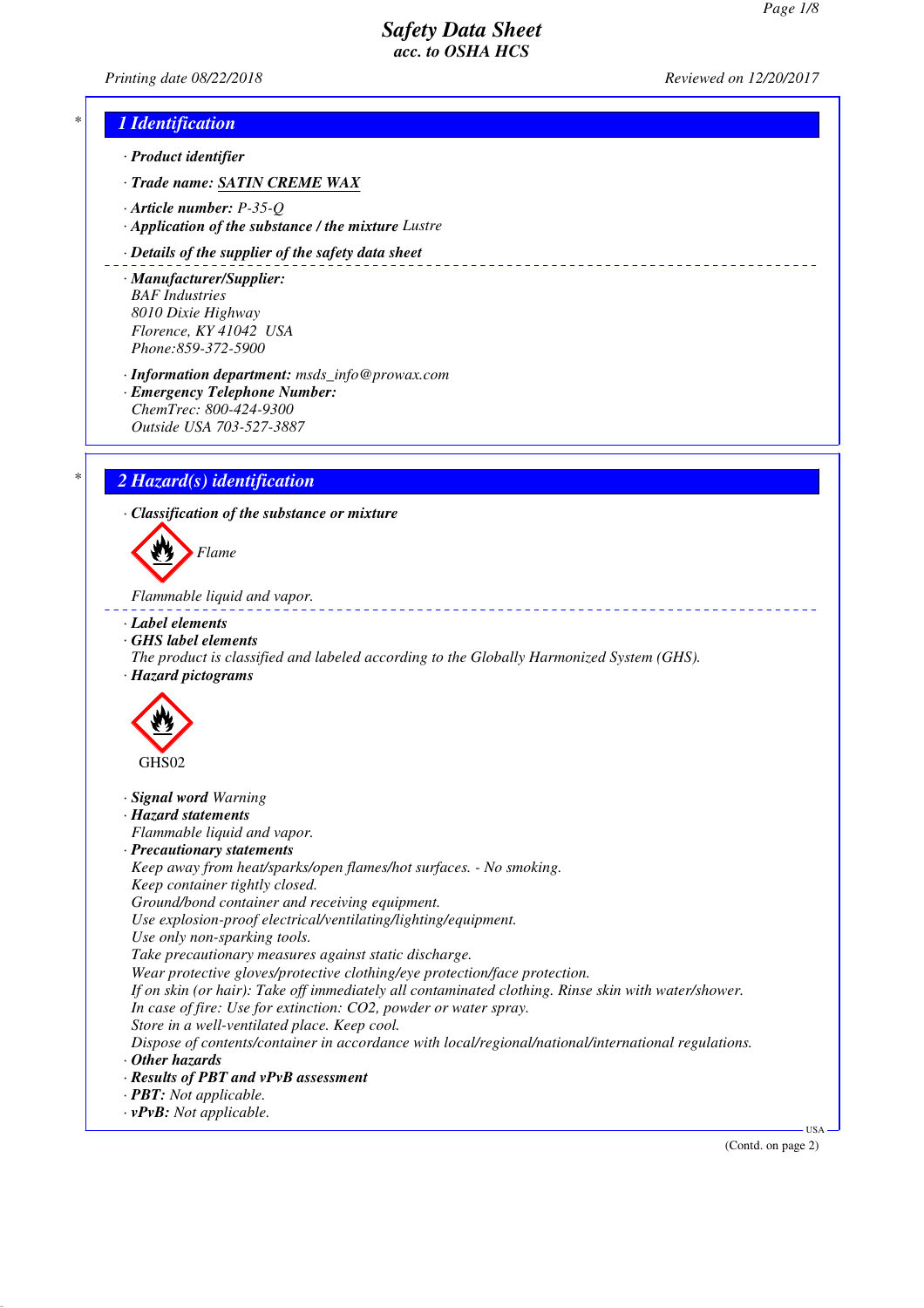*Printing date 08/22/2018 Reviewed on 12/20/2017*

*Trade name: SATIN CREME WAX*

(Contd. of page 1)

### *\* 3 Composition/information on ingredients*

#### *· Chemical characterization: Mixtures*

*· Description: Mixture of the substances listed below with nonhazardous additions.*

### *· Dangerous components:*

|                  | $64742-47-8$ Distillates (petroleum), hydrotreated light | $10-25\%$    |
|------------------|----------------------------------------------------------|--------------|
|                  | $64742-88-7$ medium aliphatic hydrocarbon                | $10-25\%$    |
| 1332-58-7 Kaolin |                                                          | $2.5 - 10\%$ |

### *\* 4 First-aid measures*

#### *· Description of first aid measures*

*· After inhalation: Supply fresh air; consult doctor in case of complaints.*

- *· After skin contact: Generally the product does not irritate the skin.*
- *· After eye contact: Rinse opened eye for several minutes under running water.*
- *· After swallowing: If symptoms persist consult doctor.*
- *· Information for doctor:*
- *· Most important symptoms and effects, both acute and delayed No further relevant information available.*
- *· Indication of any immediate medical attention and special treatment needed*
- *No further relevant information available.*

### *\* 5 Fire-fighting measures*

#### *· Extinguishing media*

- *· Suitable extinguishing agents:*
- *CO2, extinguishing powder or water spray. Fight larger fires with water spray or alcohol resistant foam. · Special hazards arising from the substance or mixture No further relevant information available.*
- *· Advice for firefighters*
- *· Protective equipment: No special measures required.*

### *\* 6 Accidental release measures*

- *· Personal precautions, protective equipment and emergency procedures Wear protective equipment. Keep unprotected persons away.*
- *· Environmental precautions: Dilute with plenty of water.*
- *Do not allow to enter sewers/ surface or ground water.*
- *· Methods and material for containment and cleaning up:*

*Absorb with liquid-binding material (sand, diatomite, acid binders, universal binders, sawdust). Ensure adequate ventilation.*

- *· Reference to other sections*
- *No dangerous substances are released.*
- *See Section 7 for information on safe handling.*
- *See Section 8 for information on personal protection equipment.*
- *See Section 13 for disposal information.*

# *\* 7 Handling and storage*

*· Handling:*

- *· Precautions for safe handling No special precautions are necessary if used correctly.*
- *· Information about protection against explosions and fires: Keep ignition sources away - Do not smoke. Protect against electrostatic charges.*

(Contd. on page 3)

USA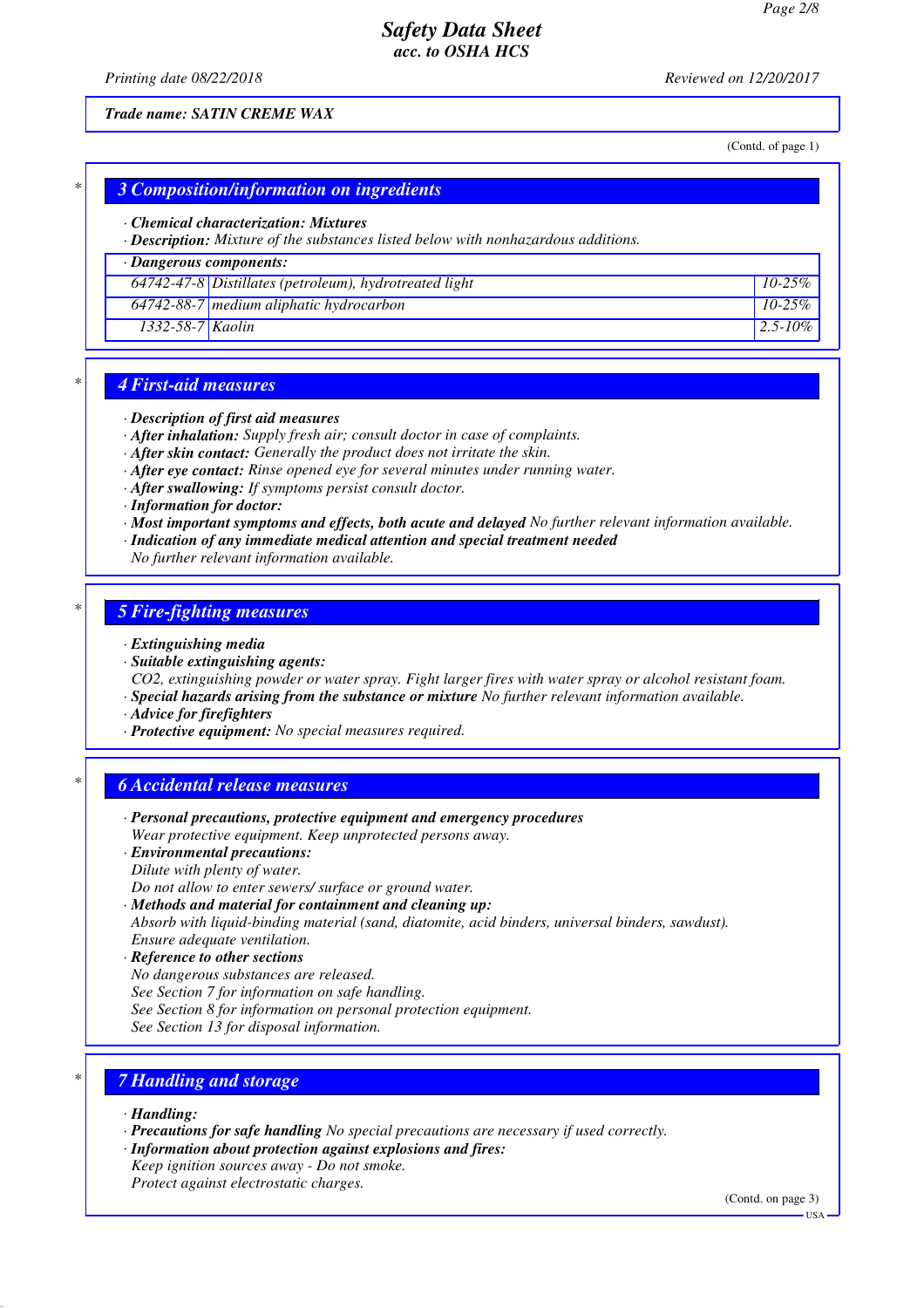*Printing date 08/22/2018 Reviewed on 12/20/2017*

(Contd. of page 2)

*Trade name: SATIN CREME WAX*

- *· Conditions for safe storage, including any incompatibilities*
- *· Storage:*
- *· Requirements to be met by storerooms and receptacles: No special requirements.*
- *· Information about storage in one common storage facility: Not required.*
- *· Further information about storage conditions: Keep receptacle tightly sealed.*
- *· Specific end use(s) No further relevant information available.*

### *\* 8 Exposure controls/personal protection*

- *· Additional information about design of technical systems: No further data; see item 7.*
- *· Control parameters*
- *· Components with limit values that require monitoring at the workplace:*
- *The following constituent is the only constituent of the product which has a PEL, TLV or other recommended exposure limit.*

*At this time, the other constituents have no known exposure limits.*

*1332-58-7 Kaolin PEL Long-term value: 15\* 5\*\* mg/m³ \*total dust \*\*respirable fraction REL Long-term value: 10\* 5\*\* mg/m³ \*total dust \*\*respirable fraction TLV Long-term value: 2\* mg/m³ E; as respirable fraction · Additional information: The lists that were valid during the creation were used as basis.*

#### *· Exposure controls*

- *· Personal protective equipment:*
- *· General protective and hygienic measures: Wash hands before breaks and at the end of work.*
- *· Breathing equipment: Not required.*
- *· Protection of hands:*

*The glove material has to be impermeable and resistant to the product/ the substance/ the preparation.*

*Due to missing tests no recommendation to the glove material can be given for the product/ the preparation/ the chemical mixture.*

*Selection of the glove material on consideration of the penetration times, rates of diffusion and the degradation*

*· Material of gloves*

*The selection of the suitable gloves does not only depend on the material, but also on further marks of quality and varies from manufacturer to manufacturer. As the product is a preparation of several substances, the resistance of the glove material can not be calculated in advance and has therefore to be checked prior to the application.*

#### *· Penetration time of glove material*

*The exact break through time has to be found out by the manufacturer of the protective gloves and has to be observed.*

*· Eye protection:*



*Tightly sealed goggles*

### *\* 9 Physical and chemical properties*

- *· Information on basic physical and chemical properties*
- *· General Information*
- *· Appearance:*

*Form: Viscous*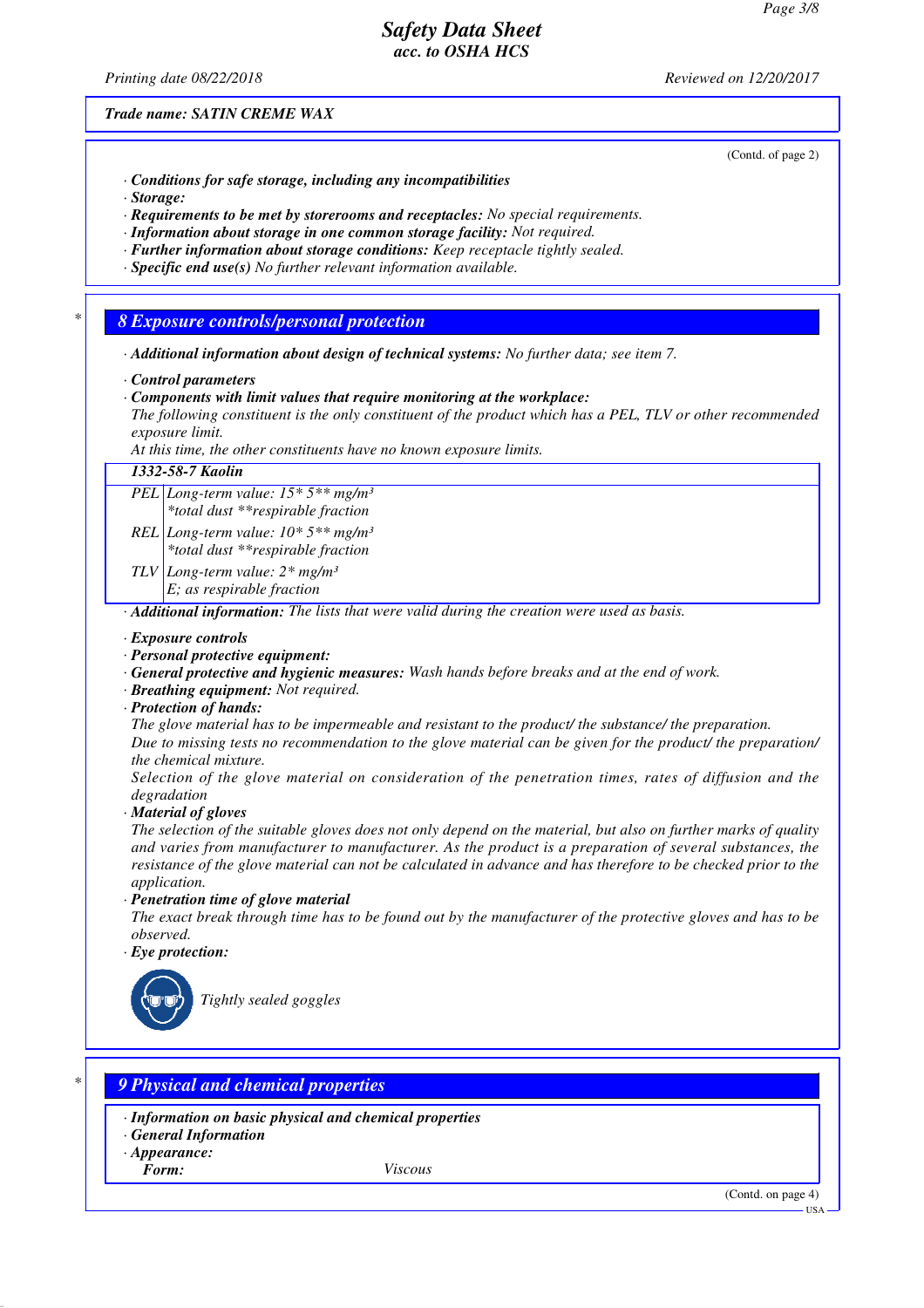*Printing date 08/22/2018 Reviewed on 12/20/2017*

*Trade name: SATIN CREME WAX*

|                                                            | (Contd. of page 3)                                                                            |
|------------------------------------------------------------|-----------------------------------------------------------------------------------------------|
| Color:                                                     | Yellow                                                                                        |
| $\cdot$ Odor:                                              | Characteristic                                                                                |
| · Odor threshold:                                          | Not determined.                                                                               |
| $\cdot$ pH-value at 20 °C (68 °F):                         | 9.1                                                                                           |
| · Change in condition                                      |                                                                                               |
| <b>Melting point/Melting range:</b>                        | Undetermined.                                                                                 |
| <b>Boiling point/Boiling range:</b>                        | 100 °C (212 °F)                                                                               |
| · Flash point:                                             | 42 °C (107.6 °F)                                                                              |
| · Flammability (solid, gaseous):                           | Not applicable.                                                                               |
| · Ignition temperature:                                    | 210 °C (410 °F)                                                                               |
| · Decomposition temperature:                               | Not determined.                                                                               |
| · Auto igniting:                                           | Product is not selfigniting.                                                                  |
| · Danger of explosion:                                     | Product is not explosive. However, formation of explosive air/vapor<br>mixtures are possible. |
| · Explosion limits:                                        |                                                                                               |
| Lower:                                                     | $0.8$ Vol $%$                                                                                 |
| <b>Upper:</b>                                              | $6$ Vol $%$                                                                                   |
| $\cdot$ Vapor pressure at 20 °C (68 °F):                   | 23 hPa (17.3 mm Hg)                                                                           |
| $\cdot$ Density at 20 $\degree$ C (68 $\degree$ F):        | 0.9502 $g/cm^3$ (7.9294 lbs/gal)                                                              |
| $\cdot$ Relative density                                   | Not determined.                                                                               |
| · Vapor density                                            | Not determined.                                                                               |
| $\cdot$ Evaporation rate                                   | Not determined.                                                                               |
| · Solubility in / Miscibility with                         |                                                                                               |
| Water:                                                     | Fully miscible.                                                                               |
| · Partition coefficient (n-octanol/water): Not determined. |                                                                                               |
| · Viscosity:                                               |                                                                                               |
| Dynamic at 20 °C (68 °F):                                  | 25,000 mPas                                                                                   |
| Kinematic:                                                 | Not determined.                                                                               |
| · Solvent content:                                         |                                                                                               |
| Organic solvents:                                          | $34.6\%$                                                                                      |
| Water:                                                     | $27.2\%$                                                                                      |
| <b>VOC</b> content:                                        | 14.10%                                                                                        |
|                                                            | 134.0 g/l / 1.12 lb/gal                                                                       |
| <b>Solids content:</b>                                     | 22.8%                                                                                         |
| $\cdot$ Other information                                  | No further relevant information available.                                                    |

# *\* 10 Stability and reactivity*

*· Reactivity No further relevant information available.*

- *· Thermal decomposition / conditions to be avoided: No decomposition if used according to specifications.*
- *· Possibility of hazardous reactions No dangerous reactions known.*
- *· Conditions to avoid No further relevant information available.*
- *· Incompatible materials: No further relevant information available.*
- *· Hazardous decomposition products: No dangerous decomposition products known.*

(Contd. on page 5)

USA

*<sup>·</sup> Chemical stability*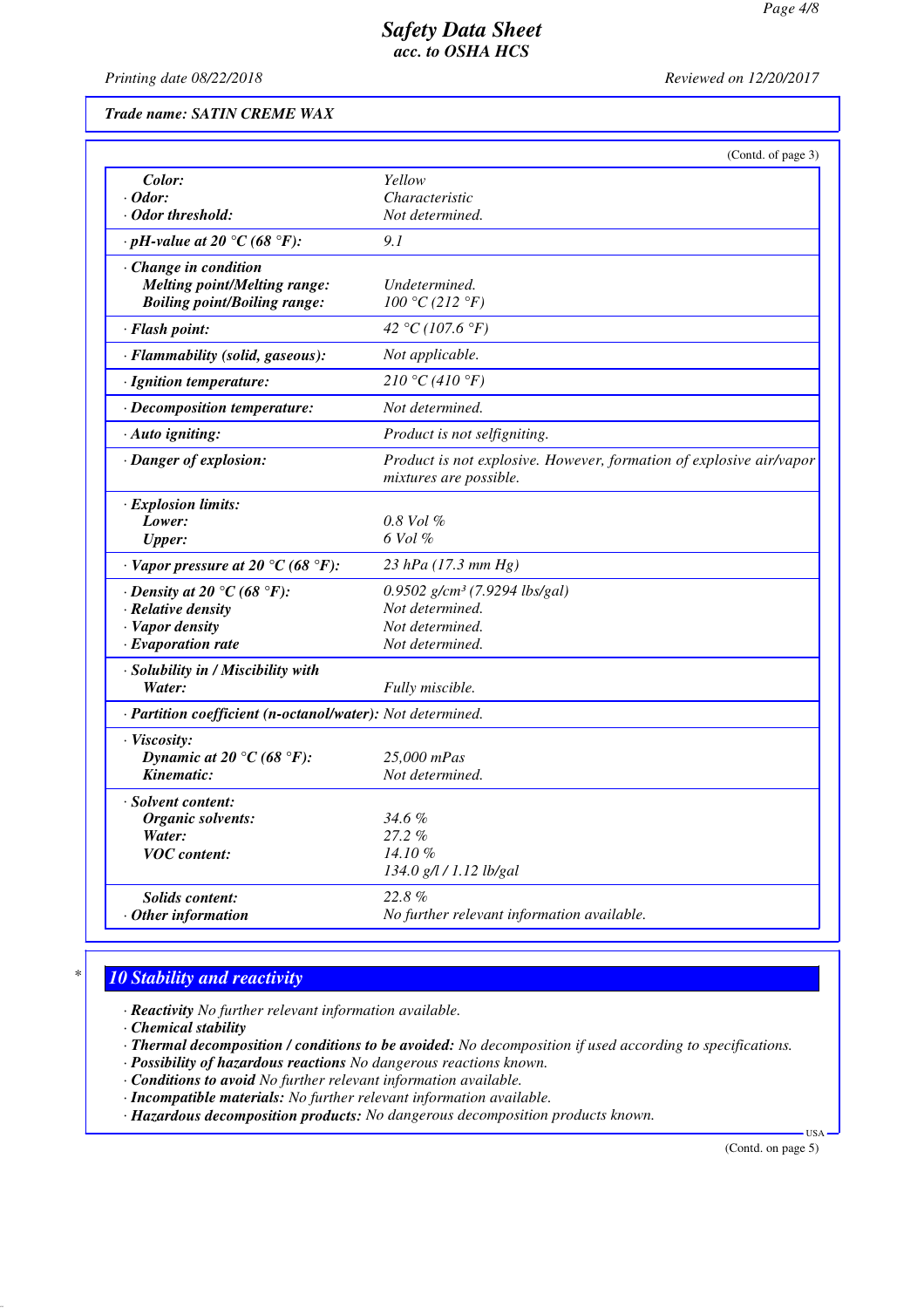*Printing date 08/22/2018 Reviewed on 12/20/2017*

*Trade name: SATIN CREME WAX*

(Contd. of page 4)

| $\cdot$ Acute toxicity: |                   | · Information on toxicological effects                                                    |  |
|-------------------------|-------------------|-------------------------------------------------------------------------------------------|--|
|                         |                   | · LD/LC50 values that are relevant for classification:                                    |  |
|                         |                   | 64742-88-7 medium aliphatic hydrocarbon                                                   |  |
| Oral                    | LD50              | $>6,500$ mg/kg (rat)                                                                      |  |
| Dermal                  | LD50              | $\geq$ 3,000 mg/kg (rab)                                                                  |  |
|                         |                   | Inhalative $ LCS0/4 h  > 14 mg/l$ (rat)                                                   |  |
| Carcinogenic categories |                   | · Sensitization: No sensitizing effects known.<br>· Additional toxicological information: |  |
|                         |                   | · IARC (International Agency for Research on Cancer)                                      |  |
|                         | 14808-60-7 silica |                                                                                           |  |
|                         |                   | · NTP (National Toxicology Program)                                                       |  |
|                         | 14808-60-7 silica |                                                                                           |  |

## *\* 12 Ecological information*

- *· Toxicity*
- *· Aquatic toxicity: No further relevant information available.*
- *· Persistence and degradability No further relevant information available.*
- *· Behavior in environmental systems:*
- *· Bioaccumulative potential No further relevant information available.*
- *· Mobility in soil No further relevant information available.*
- *· Additional ecological information:*

*· General notes:*

*Water hazard class 1 (Self-assessment): slightly hazardous for water*

*Do not allow undiluted product or large quantities of it to reach ground water, water course or sewage system.*

- *· Results of PBT and vPvB assessment*
- *· PBT: Not applicable.*
- *· vPvB: Not applicable.*
- *· Other adverse effects No further relevant information available.*

## *\* 13 Disposal considerations*

- *· Waste treatment methods*
- *· Recommendation:*

*Must not be disposed of together with household garbage. Do not allow product to reach sewage system.*

- *· Uncleaned packagings:*
- *· Recommendation: Disposal must be made according to official regulations.*
- *· Recommended cleansing agent: Water, if necessary with cleansing agents.*

(Contd. on page 6)

USA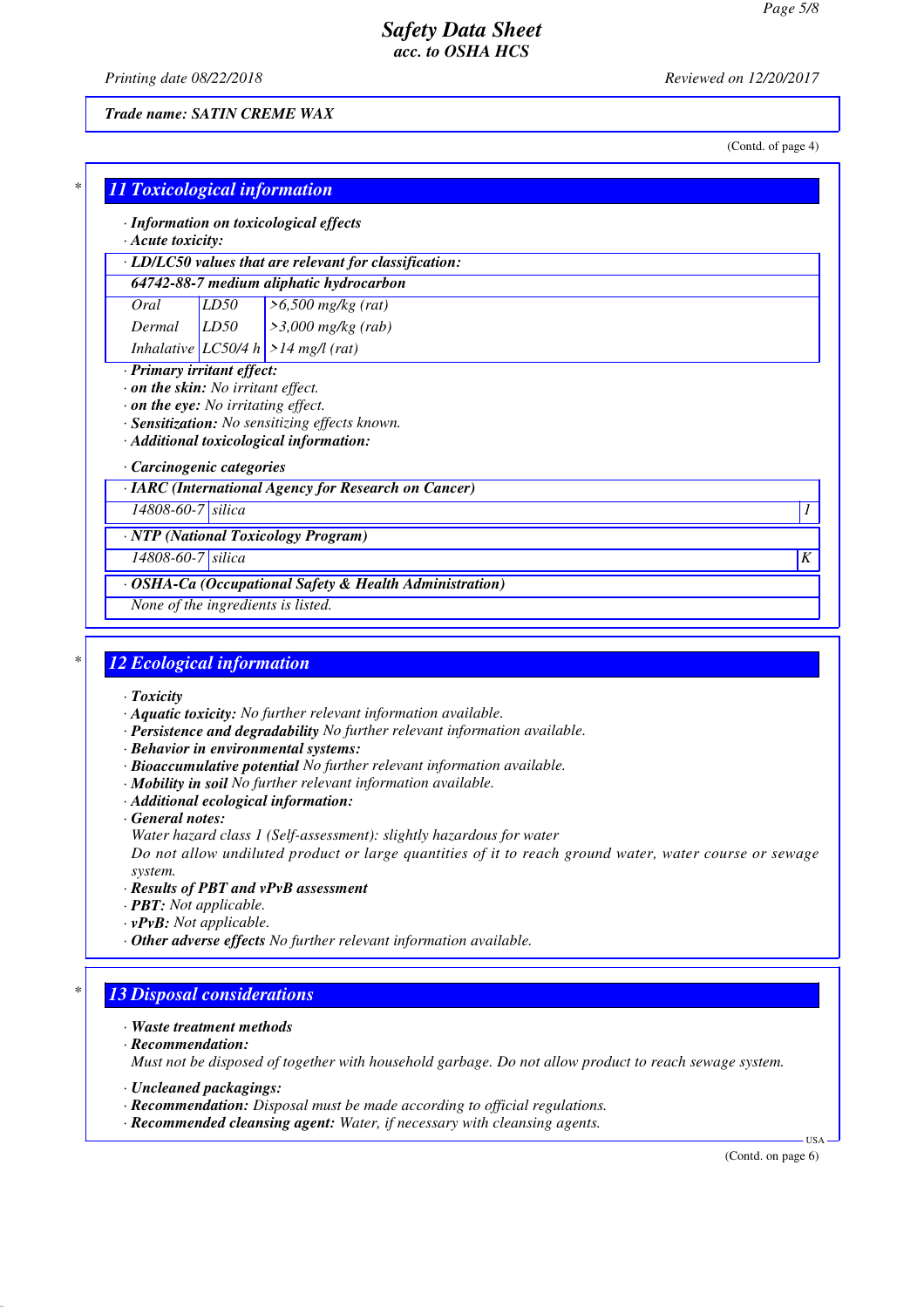*Printing date 08/22/2018 Reviewed on 12/20/2017*

*Trade name: SATIN CREME WAX*

(Contd. of page 5)

| $\cdot$ <i>DOT</i><br>NA1993<br>· ADR, IMDG, IATA<br><b>UN1993</b><br>$\cdot$ ADN<br>Void<br>· UN proper shipping name<br>$\cdot$ DOT<br>hydrocarbon)<br>1993 Flammable liquids, n.o.s.<br>$\cdot$ <i>ADR</i><br>$\cdot$ ADN<br>Void<br>FLAMMABLE LIQUID, N.O.S.<br>$\cdot$ IMDG<br>·IATA<br>· Transport hazard class(es)<br>$\cdot$ DOT<br>· Class<br>3 Combustible liquids<br>$\mathfrak{Z}$<br>$-Label$<br>_________________________________<br>· ADR, ADN, IMDG<br>$\cdot$ Class<br>Void<br><u>.</u><br>$\cdot$ IATA<br>· Class<br>3 Flammable liquids<br>$\cdot$ Label<br>3<br>· Packing group<br>$\cdot$ DOT, IATA<br>III<br>Void<br>$\cdot$ ADR, IMDG<br>· Environmental hazards:<br>N <sub>O</sub><br><b>Marine pollutant:</b><br>· Special precautions for user<br>Not applicable.<br>· EMS Number:<br>$F-E,S-E$<br>· Transport in bulk according to Annex II of<br><b>MARPOL73/78 and the IBC Code</b><br>Not applicable.<br>· Transport/Additional information:<br>$\cdot$ DOT<br>CONSUMER COMMODITY ORM-D<br>On passenger aircraft/rail: 60 L<br>· Quantity limitations<br>On cargo aircraft only: 220 L<br>· UN "Model Regulation":<br>Void | $\cdot$ UN-Number |  |
|----------------------------------------------------------------------------------------------------------------------------------------------------------------------------------------------------------------------------------------------------------------------------------------------------------------------------------------------------------------------------------------------------------------------------------------------------------------------------------------------------------------------------------------------------------------------------------------------------------------------------------------------------------------------------------------------------------------------------------------------------------------------------------------------------------------------------------------------------------------------------------------------------------------------------------------------------------------------------------------------------------------------------------------------------------------------------------------------------------------------------------------------------------|-------------------|--|
|                                                                                                                                                                                                                                                                                                                                                                                                                                                                                                                                                                                                                                                                                                                                                                                                                                                                                                                                                                                                                                                                                                                                                          |                   |  |
|                                                                                                                                                                                                                                                                                                                                                                                                                                                                                                                                                                                                                                                                                                                                                                                                                                                                                                                                                                                                                                                                                                                                                          |                   |  |
|                                                                                                                                                                                                                                                                                                                                                                                                                                                                                                                                                                                                                                                                                                                                                                                                                                                                                                                                                                                                                                                                                                                                                          |                   |  |
| COMBUSTIBLE LIQUID, N.O.S (medium aliphatic<br>FLAMMABLE LIQUID, N.O.S. (medium aliphatic hydrocarbon)                                                                                                                                                                                                                                                                                                                                                                                                                                                                                                                                                                                                                                                                                                                                                                                                                                                                                                                                                                                                                                                   |                   |  |
|                                                                                                                                                                                                                                                                                                                                                                                                                                                                                                                                                                                                                                                                                                                                                                                                                                                                                                                                                                                                                                                                                                                                                          |                   |  |
|                                                                                                                                                                                                                                                                                                                                                                                                                                                                                                                                                                                                                                                                                                                                                                                                                                                                                                                                                                                                                                                                                                                                                          |                   |  |
|                                                                                                                                                                                                                                                                                                                                                                                                                                                                                                                                                                                                                                                                                                                                                                                                                                                                                                                                                                                                                                                                                                                                                          |                   |  |
|                                                                                                                                                                                                                                                                                                                                                                                                                                                                                                                                                                                                                                                                                                                                                                                                                                                                                                                                                                                                                                                                                                                                                          |                   |  |
|                                                                                                                                                                                                                                                                                                                                                                                                                                                                                                                                                                                                                                                                                                                                                                                                                                                                                                                                                                                                                                                                                                                                                          |                   |  |
|                                                                                                                                                                                                                                                                                                                                                                                                                                                                                                                                                                                                                                                                                                                                                                                                                                                                                                                                                                                                                                                                                                                                                          |                   |  |
|                                                                                                                                                                                                                                                                                                                                                                                                                                                                                                                                                                                                                                                                                                                                                                                                                                                                                                                                                                                                                                                                                                                                                          |                   |  |
|                                                                                                                                                                                                                                                                                                                                                                                                                                                                                                                                                                                                                                                                                                                                                                                                                                                                                                                                                                                                                                                                                                                                                          |                   |  |
|                                                                                                                                                                                                                                                                                                                                                                                                                                                                                                                                                                                                                                                                                                                                                                                                                                                                                                                                                                                                                                                                                                                                                          |                   |  |
|                                                                                                                                                                                                                                                                                                                                                                                                                                                                                                                                                                                                                                                                                                                                                                                                                                                                                                                                                                                                                                                                                                                                                          |                   |  |
|                                                                                                                                                                                                                                                                                                                                                                                                                                                                                                                                                                                                                                                                                                                                                                                                                                                                                                                                                                                                                                                                                                                                                          |                   |  |
|                                                                                                                                                                                                                                                                                                                                                                                                                                                                                                                                                                                                                                                                                                                                                                                                                                                                                                                                                                                                                                                                                                                                                          |                   |  |
|                                                                                                                                                                                                                                                                                                                                                                                                                                                                                                                                                                                                                                                                                                                                                                                                                                                                                                                                                                                                                                                                                                                                                          |                   |  |
|                                                                                                                                                                                                                                                                                                                                                                                                                                                                                                                                                                                                                                                                                                                                                                                                                                                                                                                                                                                                                                                                                                                                                          |                   |  |
|                                                                                                                                                                                                                                                                                                                                                                                                                                                                                                                                                                                                                                                                                                                                                                                                                                                                                                                                                                                                                                                                                                                                                          |                   |  |
|                                                                                                                                                                                                                                                                                                                                                                                                                                                                                                                                                                                                                                                                                                                                                                                                                                                                                                                                                                                                                                                                                                                                                          |                   |  |
|                                                                                                                                                                                                                                                                                                                                                                                                                                                                                                                                                                                                                                                                                                                                                                                                                                                                                                                                                                                                                                                                                                                                                          |                   |  |
|                                                                                                                                                                                                                                                                                                                                                                                                                                                                                                                                                                                                                                                                                                                                                                                                                                                                                                                                                                                                                                                                                                                                                          |                   |  |
|                                                                                                                                                                                                                                                                                                                                                                                                                                                                                                                                                                                                                                                                                                                                                                                                                                                                                                                                                                                                                                                                                                                                                          |                   |  |
|                                                                                                                                                                                                                                                                                                                                                                                                                                                                                                                                                                                                                                                                                                                                                                                                                                                                                                                                                                                                                                                                                                                                                          |                   |  |
|                                                                                                                                                                                                                                                                                                                                                                                                                                                                                                                                                                                                                                                                                                                                                                                                                                                                                                                                                                                                                                                                                                                                                          |                   |  |
|                                                                                                                                                                                                                                                                                                                                                                                                                                                                                                                                                                                                                                                                                                                                                                                                                                                                                                                                                                                                                                                                                                                                                          |                   |  |
|                                                                                                                                                                                                                                                                                                                                                                                                                                                                                                                                                                                                                                                                                                                                                                                                                                                                                                                                                                                                                                                                                                                                                          |                   |  |
|                                                                                                                                                                                                                                                                                                                                                                                                                                                                                                                                                                                                                                                                                                                                                                                                                                                                                                                                                                                                                                                                                                                                                          |                   |  |
|                                                                                                                                                                                                                                                                                                                                                                                                                                                                                                                                                                                                                                                                                                                                                                                                                                                                                                                                                                                                                                                                                                                                                          |                   |  |
|                                                                                                                                                                                                                                                                                                                                                                                                                                                                                                                                                                                                                                                                                                                                                                                                                                                                                                                                                                                                                                                                                                                                                          |                   |  |
|                                                                                                                                                                                                                                                                                                                                                                                                                                                                                                                                                                                                                                                                                                                                                                                                                                                                                                                                                                                                                                                                                                                                                          |                   |  |
|                                                                                                                                                                                                                                                                                                                                                                                                                                                                                                                                                                                                                                                                                                                                                                                                                                                                                                                                                                                                                                                                                                                                                          |                   |  |
|                                                                                                                                                                                                                                                                                                                                                                                                                                                                                                                                                                                                                                                                                                                                                                                                                                                                                                                                                                                                                                                                                                                                                          |                   |  |
|                                                                                                                                                                                                                                                                                                                                                                                                                                                                                                                                                                                                                                                                                                                                                                                                                                                                                                                                                                                                                                                                                                                                                          |                   |  |
|                                                                                                                                                                                                                                                                                                                                                                                                                                                                                                                                                                                                                                                                                                                                                                                                                                                                                                                                                                                                                                                                                                                                                          |                   |  |
|                                                                                                                                                                                                                                                                                                                                                                                                                                                                                                                                                                                                                                                                                                                                                                                                                                                                                                                                                                                                                                                                                                                                                          |                   |  |

(Contd. on page 7)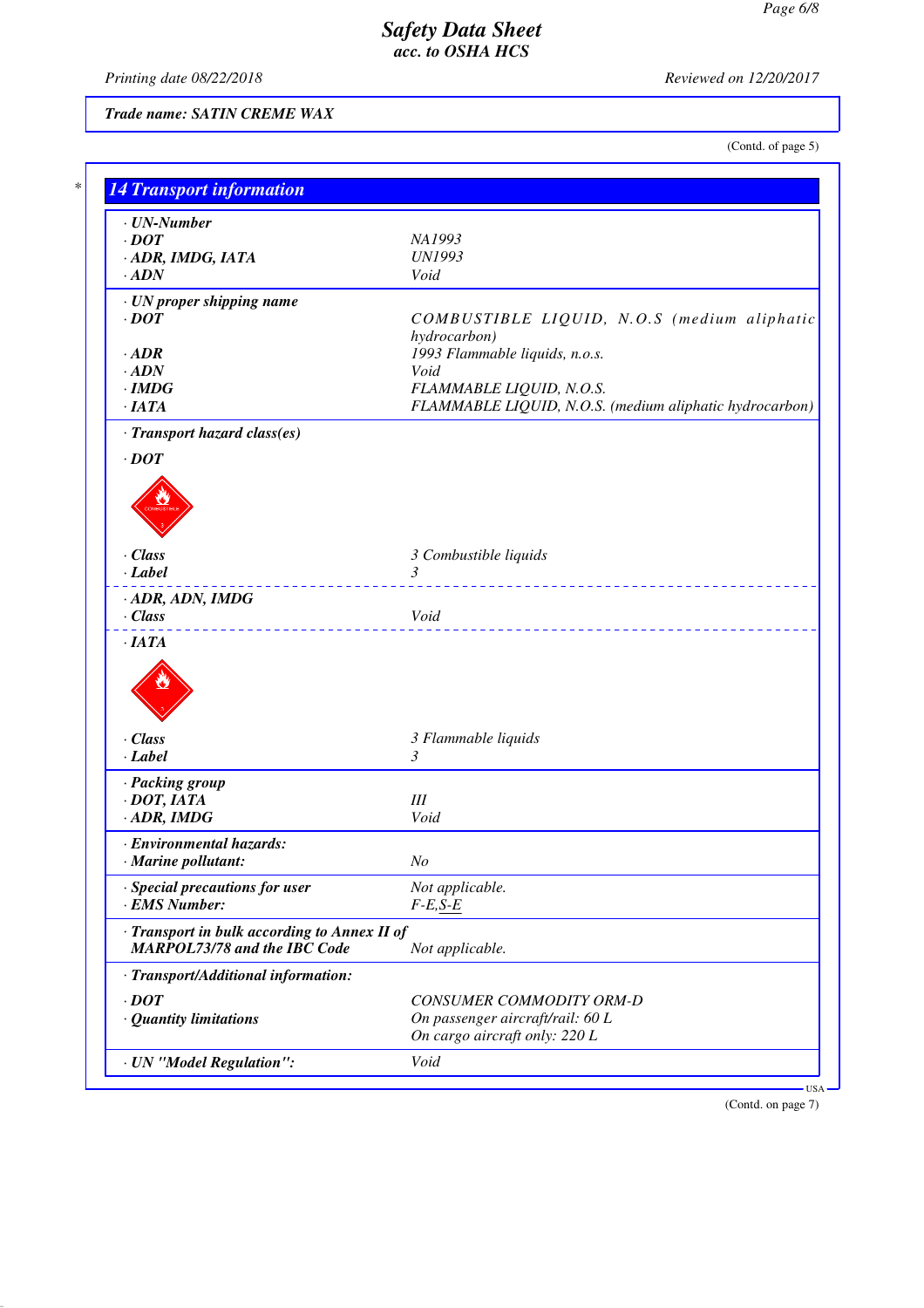*Printing date 08/22/2018 Reviewed on 12/20/2017*

*Trade name: SATIN CREME WAX*

(Contd. of page 6)

|                                              | · Safety, health and environmental regulations/legislation specific for the substance or mixture                                                                                                          |  |
|----------------------------------------------|-----------------------------------------------------------------------------------------------------------------------------------------------------------------------------------------------------------|--|
| · Sara                                       |                                                                                                                                                                                                           |  |
|                                              | · Section 355 (extremely hazardous substances):                                                                                                                                                           |  |
|                                              | None of the ingredients is listed.                                                                                                                                                                        |  |
|                                              | · Section 313 (Specific toxic chemical listings):                                                                                                                                                         |  |
|                                              | $52-51-7$ bronopol (INN)                                                                                                                                                                                  |  |
|                                              | · TSCA (Toxic Substances Control Act) All ingredients are listed                                                                                                                                          |  |
| · Proposition 65                             |                                                                                                                                                                                                           |  |
|                                              | Chemicals known to cause cancer:                                                                                                                                                                          |  |
|                                              | None of the ingredients is listed.                                                                                                                                                                        |  |
|                                              | · Chemicals known to cause reproductive toxicity for females:                                                                                                                                             |  |
|                                              | None of the ingredients is listed.                                                                                                                                                                        |  |
|                                              | · Chemicals known to cause reproductive toxicity for males:                                                                                                                                               |  |
|                                              | None of the ingredients is listed.                                                                                                                                                                        |  |
|                                              |                                                                                                                                                                                                           |  |
|                                              | · Chemicals known to cause developmental toxicity:                                                                                                                                                        |  |
|                                              | None of the ingredients is listed.                                                                                                                                                                        |  |
|                                              | · Carcinogenic categories                                                                                                                                                                                 |  |
|                                              | · EPA (Environmental Protection Agency)                                                                                                                                                                   |  |
|                                              | None of the ingredients is listed.                                                                                                                                                                        |  |
|                                              | · TLV (Threshold Limit Value established by ACGIH)                                                                                                                                                        |  |
| 1332-58-7 Kaolin                             |                                                                                                                                                                                                           |  |
| $\overline{14808-60}$ -7 silica              |                                                                                                                                                                                                           |  |
|                                              |                                                                                                                                                                                                           |  |
|                                              | · NIOSH-Ca (National Institute for Occupational Safety and Health)                                                                                                                                        |  |
| 14808-60-7 silica<br>GHS label elements      |                                                                                                                                                                                                           |  |
| · Hazard pictograms<br>GHS02                 | The product is classified and labeled according to the Globally Harmonized System (GHS).                                                                                                                  |  |
| · Signal word Warning<br>· Hazard statements | Flammable liquid and vapor.<br>· Precautionary statements                                                                                                                                                 |  |
|                                              | Keep away from heat/sparks/open flames/hot surfaces. - No smoking.<br>Keep container tightly closed.                                                                                                      |  |
|                                              |                                                                                                                                                                                                           |  |
|                                              | Ground/bond container and receiving equipment.<br>Use explosion-proof electrical/ventilating/lighting/equipment.<br>Use only non-sparking tools.<br>Take precautionary measures against static discharge. |  |

*If on skin (or hair): Take off immediately all contaminated clothing. Rinse skin with water/shower.*

*In case of fire: Use for extinction: CO2, powder or water spray.*

*Store in a well-ventilated place. Keep cool.*

*Dispose of contents/container in accordance with local/regional/national/international regulations.*

(Contd. on page 8)

 $-<sup>USA</sup>$